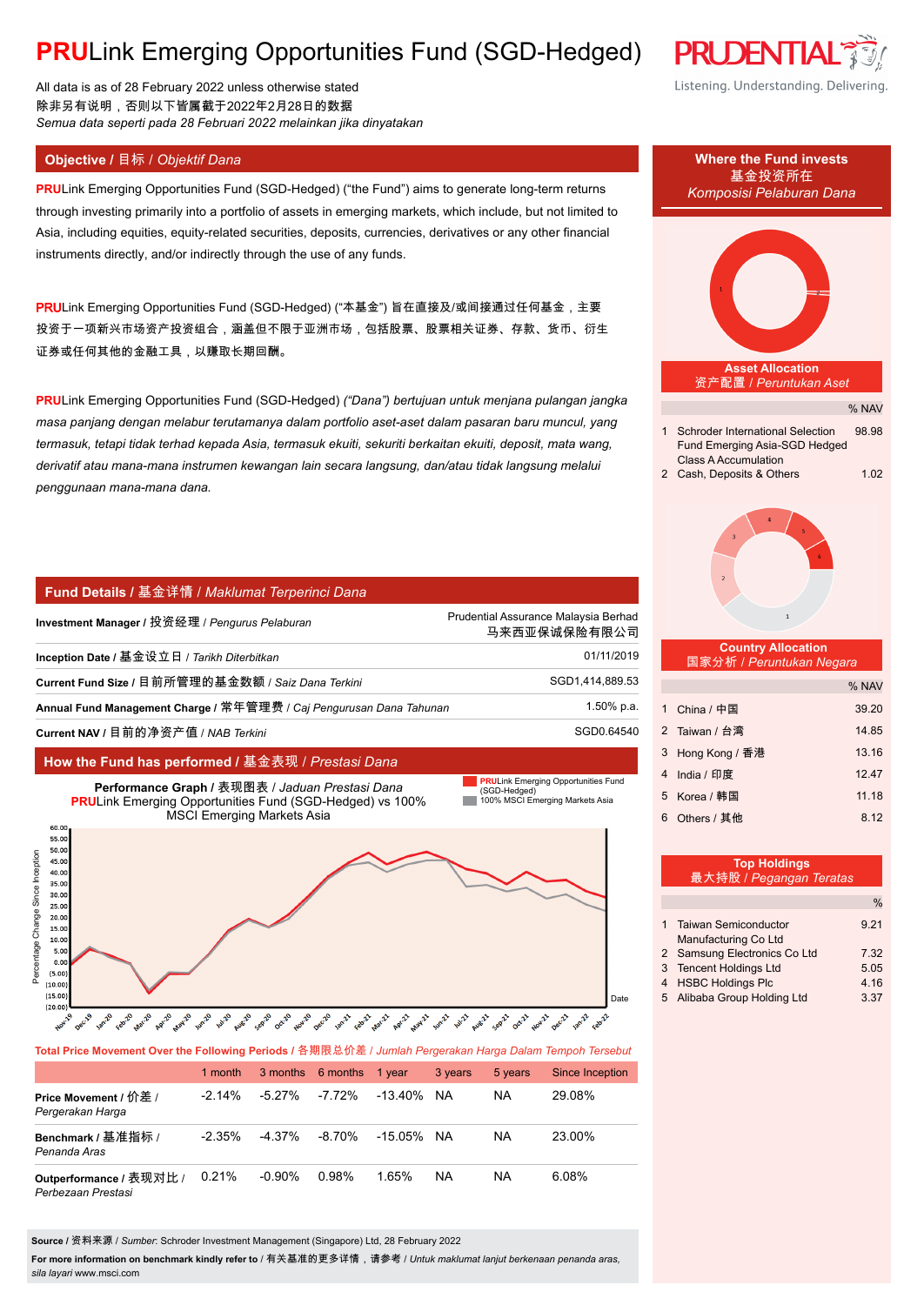## **PRU**Link Emerging Opportunities Fund (SGD-Hedged)

All data is as of 28 February 2022 unless otherwise stated 除非另有说明,否则以下皆属截于2022年2月28日的数据 *Semua data seperti pada 28 Februari 2022 melainkan jika dinyatakan*

# **PRUDENTIAL**

Listening. Understanding. Delivering.

**Monthly Update /** 每月简报 / *Peningkatan Bulanan*

#### **Market Review /** 市场回顾 */ Tinjauan Bulanan*

Emerging Asian equities fell in February following a volatile month for markets as Russia invaded Ukraine .

Stocks in India, China, Hong Kong and Taiwan declined, as US and European countries started to impose economic sanctions on Russia, leading to commodity price rises and fresh concerns over higher inflation. Despite periods of volatility, Malaysia, Indonesia and Thailand ended the month in positive territory.

俄罗斯入侵乌克兰的事件让各市场波动不已,新兴亚洲股市因之在2月下跌。印度、中国、香港与台湾股市往下调整,因为美国和欧洲开始向俄罗斯实行经济制 裁,导致原产品价格涨升,引起另一波的通膨升温关注。无视于动荡的市况,马来西亚、印尼和泰国市场当月以涨幅作收。

*Ekuiti Asia Memuncul jatuh pada bulan Februari berikutan pasaran mengalami bulan yang tidak menentu apabila Rusia menyerang Ukraine. Saham di India, China, Hong Kong dan Taiwan merosot apabila AS dan negara Eropah mula mengenakan sekatan ekonomi ke atas Rusia, yang mengasak kenaikan harga komoditi dan kebimbangan baharu terhadap inflasi yang lebih tinggi. Sungguhpun melewati fasa volatiliti namun Malaysia, Indonesia dan Thailand mengakhiri bulan tinjauan dalam wilayah positif.*

#### **Market Outlook /** 市场展望 */ Gambaran Bulanan*

Encouragingly, we have seen a slight shift in stance from economic policymakers in China, who recognise the need to underpin growth this year and stabilise the property market. Currently, however, these small steps look insufficient to reverse the de-leveraging in the property sector and boost activity. More generally, we believe the market is hoping for aggressive signs of monetary or fiscal stimulus in China, which is key to an improvement in sentiment in regional equities.

On top of these local uncertainties, global equity market volatility has increased dramatically as the US Federal Reserve has moved to a much more hawkish stance. More recently, the Russian invasion of Ukraine has triggered a broader reassessment of the global growth and inflation outlook.

令人感到欣慰的是中国经济策划者的立场有些改变,他们认为今年有必须要巩固经济成长和稳定产业市场。尽管如此,目前所采取的小步骤似乎不足于推动经济 活动以及扭转产业市场的去杠杆化情况。整体而言,我们相信市场希望中国会出现明显的货币与财政刺激政策的迹象,这对改善区域股市的情绪而言十分重要。

除了这些地方性的不明朗状况外,全球股市加剧动荡,因为美国联储局的立场更为强硬。俄罗斯在近期入侵乌克兰一举令人更广泛的重新评估全球的成长与通膨 前景。

*Kami mendapati pendirian penggubal dasar ekonomi di China berubah sedikit sebagai satu tanda yang menggalakkan. Mereka menyedari keperluan untuk menyokong pertumbuhan tahun ini dan menstabilkan pasaran hartanah. Walau bagaimanapun buat masa ini, langkah-langkah kecil sebegini kelihatan tidak mencukupi untuk membalikkan nyahkeumpilan (de-leverage) dalam sektor hartanah dan menggalakkan aktiviti. Secara umumnya, kami percaya pasaran mengharapkan tanda agresif rangsangan monetari atau fiskal di China, yang merupakan kunci kepada peningkatan sentimen ekuiti serantau.*

*Di samping ketaktentuan tempatan ini, volatiliti pasaran ekuiti global telah meningkat secara mendadak apabila Rizab Persekutuan AS telah beralih kepada pendirian yang lebih agresif. Pencerobohan Rusia ke atas Ukraine baru- baru ini telah mencetuskan penilaian semula prospek pertumbuhan dan inflasi global yang lebih menyeluruh.*

#### **Fund Review & Strategy /** 基金表现评论与投资策略 */ Tinjauan dan Strategi Dana*

The Fund returned -2.14% for the month, outperforming the benchmark return of -2.35% by 0.21%. Year-to-date, the fund returned -5.72%, outperforming the benchmark return of -5.76% by 0.04%.

At the sector level, sector allocation was the key driver of returns. Overweight positions in materials and industrials were beneficial. Stock selection detracted, however. It was weak in financials and industrials, which offset positive selection in information technology.

At the country level, exposure to off-benchmark Australia and Hong Kong was beneficial. Stock selection was marginally negative, with weaker stock-picking in South Korea and India offsetting strong selection in China.

Aggregate valuations for regional indices have now pulled back to the middle of their historical trading range. During previous macroeconomic crises or recessionary environments, valuations for regional indices have typically bottomed at 10-15% lower than today's multiples. Hence, we could still see prices retreat from here, but after the sharp deflation in multiples for most of the 'growthier' parts of the market, there are few obvious signs of froth left in Asian markets.

本基金在检讨月份的回酬为-2.14%,超越-2.35%的基准回酬0.21%。年度至今,本基金的回酬为-5.72%,高于-5.76%的基准回酬0.04%。

就领域而言,领域配置乃是基金回酬的主要推动力。原料与工业的增持定位对基金表现有利。尽管如此,股项遴选拉低了基金表现,金融和工业表现疲弱,抵销 了资讯科技股项遴选所带来的正面效应。

#### 国家方面,澳洲和香港的非基准定位对基金有所助益。股项遴选的效应稍微负面,南韩与印度的较弱股项遴选效应抵销了中国股项遴选所取得的强稳表现。

区域指数的估值总额目前回到过往交易范围的中阶水平。在之前的宏观经济危机或经济衰退环境中,区域指数的最低估值一般比今天的指标低10%-15%。有鉴于 此,价格可能还会再跌,但自从市场大部分的成长领域指标大幅下挫后,亚洲市场的泡沫现象已不明显。

*Dana mencatat pulangan -2.14% di bulan ini, mengatasi pulangan penanda aras -2.35% sebanyak 0.21%. Sejak awal tahun hingga bulan tinjauan, Dana memulangkan -5.72%, mengatasi pulangan penanda aras -5.76% sebanyak 0.04%.*

*Di peringkat sektor, peruntukan sektor merupakan pemacu utama pulangan. Kedudukan pegangan berlebihan dalam bahan dan perindustrian adalah bermanfaat. Namun begitu, pemilihan stok menjejas prestasi. Pemilihan tersebut lemah dalam kewangan dan perindustrian lalu membalas timbal pemilihan positif dalam teknologi maklumat.*

*Di peringkat negara, pendedahan kepada Australia dan Hong Kong di luar penanda aras membuahkan manfaat. Pemilihan stok negatif sedikit, dengan pemilihan stok yang lebih lemah di Korea Selatan dan India membalas timbal pemilihan yang kukuh di China.*

*Agregat penilaian bagi indeks serantau kini telah ditarik balik ke tengah julat dagangan sejarah. Semasa krisis makroekonomi atau persekitaran kemelesetan sebelum ini, penilaian ke atas indeks serantau lazimnya mencecah 10 hingga 15% lebih rendah daripada gandaan hari ini. Oleh itu, kita masih boleh melihat harga berundur dari sini, tetapi selepas berlaku gandaan deflasi secara mendadak bagi kebanyakan bahagian pasaran yang 'lebih menumbuh', terdapat sedikit tanda gelembung yang jelas tinggal di pasaran Asia.*